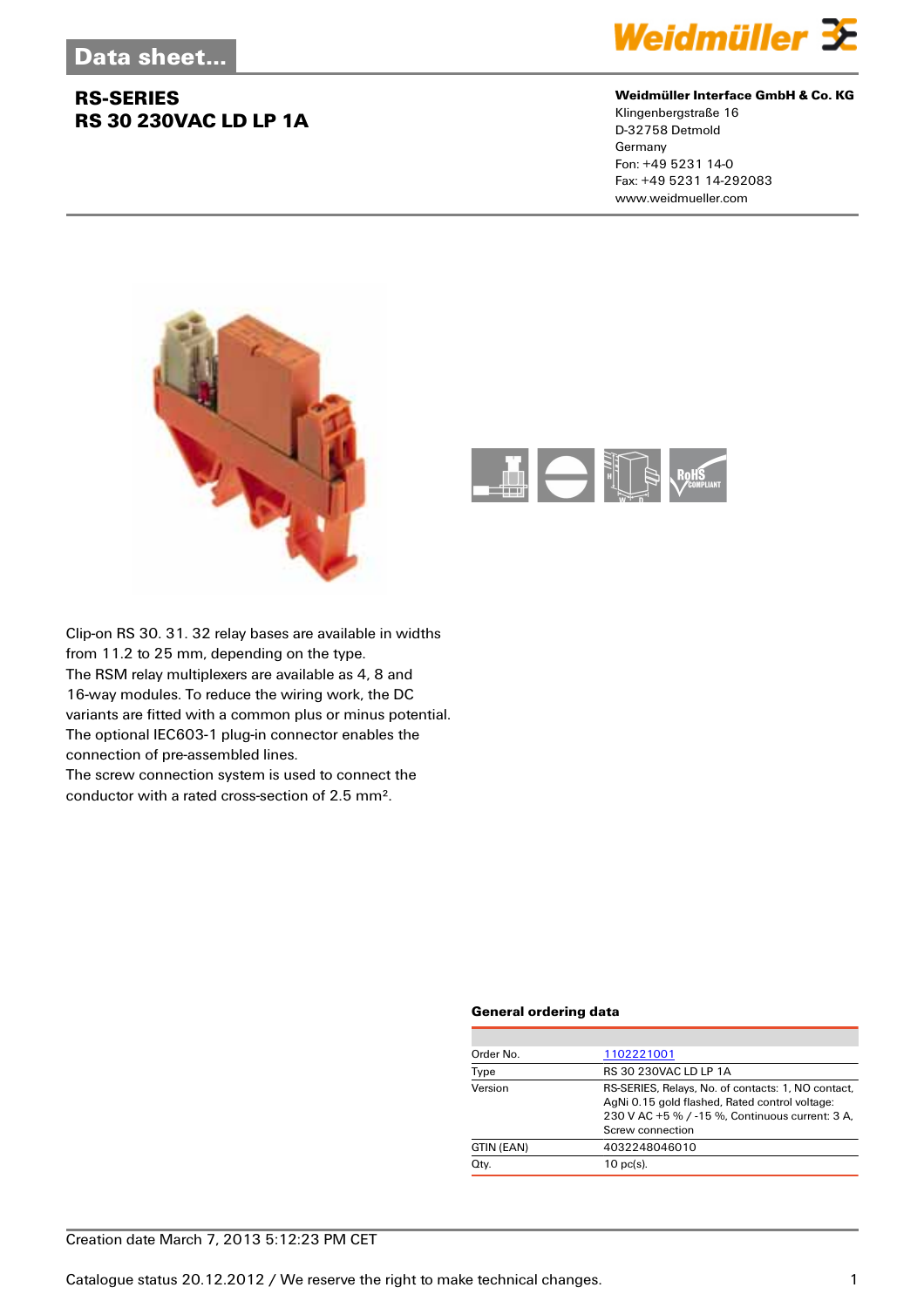### **RS-SERIES RS 30 230VAC LD LP 1A**

# **Technical data**



### **Weidmüller Interface GmbH & Co. KG**

Klingenbergstraße 16 D-32758 Detmold Germany Fon: +49 5231 14-0 Fax: +49 5231 14-292083

| <b>Ratings</b>                                           |                                 |                                                            |                                                |
|----------------------------------------------------------|---------------------------------|------------------------------------------------------------|------------------------------------------------|
| Conductor connection system                              | Screw connection                | Humidity                                                   | 40 °C / 93 % rel. humidity,<br>no condensation |
| <b>Dimensions and weights</b>                            |                                 |                                                            |                                                |
| Width                                                    | 11.2 mm                         | Height                                                     | 70 mm                                          |
| Depth                                                    | 56 mm                           | Net weight                                                 | 32 <sub>g</sub>                                |
| <b>Temperatures</b>                                      |                                 |                                                            |                                                |
| Operating temperature                                    | $-25 °C+40 °C$                  | Storage temperature                                        | -40 °C…+60 °C                                  |
| <b>Connection data</b>                                   |                                 |                                                            |                                                |
| Clamping range, rated connection                         | $2.5 \text{ mm}^2$              | Clamping range, rated connection, min. 0.5 mm <sup>2</sup> |                                                |
| Clamping range, rated connection, max. 4 mm <sup>2</sup> |                                 | Stripping length, rated connection                         | 8 mm                                           |
| Input                                                    |                                 |                                                            |                                                |
| Rated control voltage                                    |                                 | Rated current AC                                           | $3.2 \text{ mA}$                               |
| Power rating                                             | 230 V AC +5 % / -15 %<br>0.8 VA | Response / drop-out voltage AC coil                        | 207 V                                          |
| Pull-in / drop-out current, AC coil                      | 1 <sub>m</sub> A                |                                                            |                                                |
| <b>Output</b>                                            |                                 |                                                            |                                                |
|                                                          |                                 |                                                            |                                                |
| Max. switching voltage, AC                               | 250 V                           | Continuous current                                         | 3 A                                            |
| making current                                           | 8 A                             | Max. switching power                                       | 2000 VA                                        |
| Switch-on delay                                          | $\leq 10 \text{ ms}$            | Switch-off delay                                           | $\leq 9$ ms                                    |
| <b>Duration of Bounce</b>                                | $\leq$ 3 ms                     | Min. switching power                                       | 250 mW                                         |
| Max. switching frequency at rated load                   | $0.1$ Hz                        |                                                            |                                                |
| <b>Contact specifications</b>                            |                                 |                                                            |                                                |
| No. of contacts                                          | 1                               |                                                            | NO contact                                     |
| Contact material                                         |                                 | Contact design<br>Mechanical service life                  |                                                |
| Electrical service life of AC coil                       | AgNi 0.15 gold flashed          | Electrical service life, DC coil                           | $20 \times 10^6$ switching cycles              |
|                                                          | $> 7x105$ Switching cycles      |                                                            | $> 5x105$ switching cycles                     |
| <b>Insulation coordination</b>                           |                                 |                                                            |                                                |
| Rated voltage                                            |                                 | Clearance and creepage distances for                       |                                                |
|                                                          | 250V                            | control side - load side                                   | $> 3$ mm                                       |
| Impulse withstand voltage                                | 4 kV                            | Protection degree                                          | <b>IP 20</b>                                   |
| Pollution severity                                       | 2                               | Surge voltage category                                     | Ш                                              |
| <b>Other technical data</b>                              |                                 |                                                            |                                                |
| Version                                                  | Relay coupler                   | Free-wheel diode                                           | No                                             |
| Further details of approvals / standards                 |                                 |                                                            |                                                |
|                                                          |                                 |                                                            |                                                |
| <b>Standards</b>                                         | <b>DIN EN 50178</b>             |                                                            |                                                |